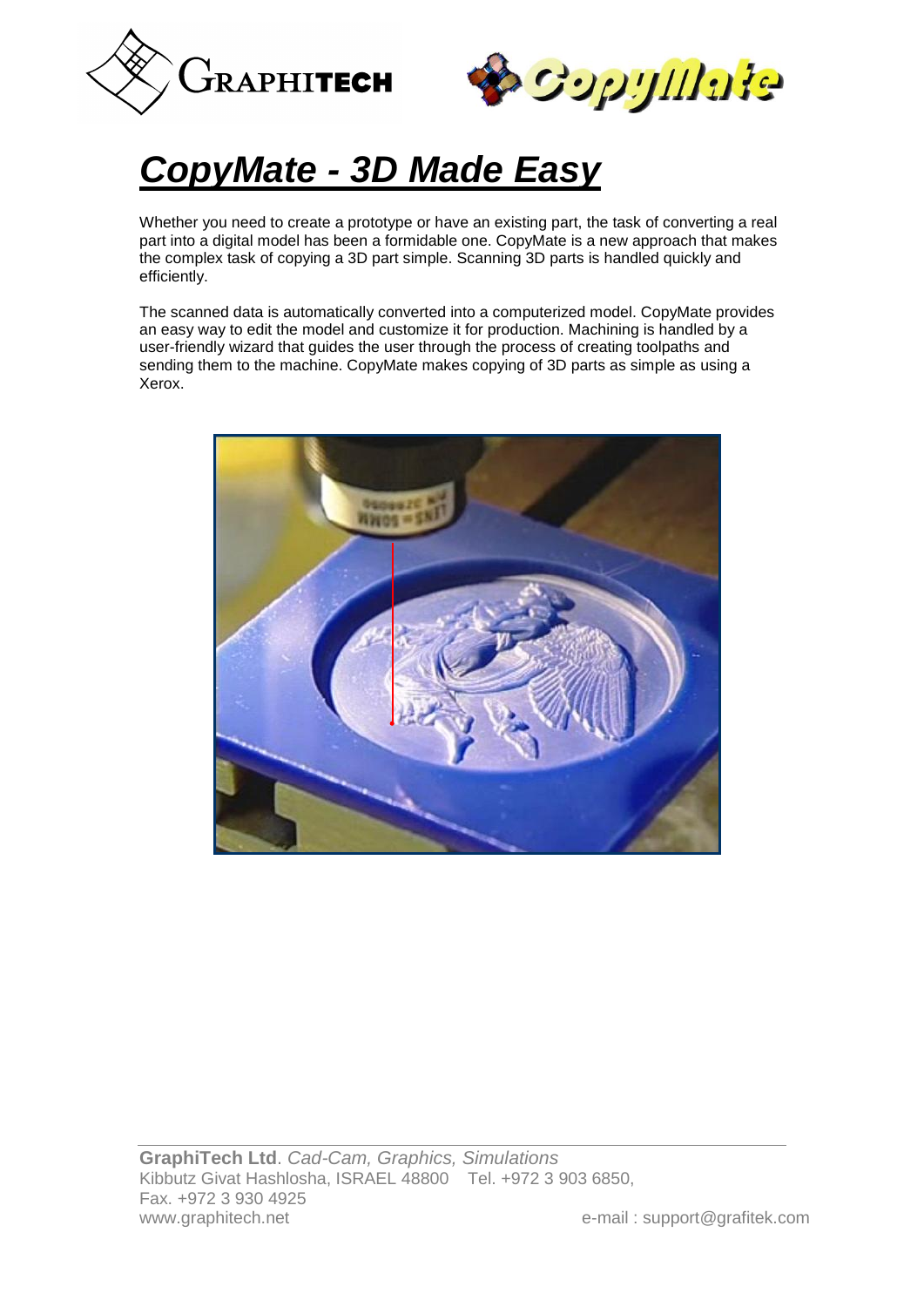



#### **Product Description**

#### *Laser Probe*

See specification in Appendix 1

### *Point Cloud Data Collection*

CopyMate provides an elegant method of fitting CNC machines with a digitizing probe that enables the collection of points from any given part. The user is guided through a simple setup procedure, so that point collection can be achieved on any machine. The setup procedure controls also features such as automatic calibration and optimized performance.

#### *Data Filtering & Processing*

Years of experience of GraphiTech's engineers have been compiled into a state of the art algorithm that processes the incoming data. Examining the probe points and filtering bad points on the fly, enables CopyMate to provide high quality surfaces ready for machining.

#### *Surface Generation*

GraphiTech 's unique surface structure, developed for the purpose of handling very complex and detailed surfaces, has been integrated into CopyMate. This surface has been optimized for memory size and quality. Typical cloud of points, tend to be extremely large and put a heavy demand on the computer. CopyMate will automatically convert the data into a surface, which is machine ready.

#### *Surface Manipulation*

CopyMate provides the tools to position, mirror and scale the surface. The setup tools are designed so that machine setup time is reduced to the bare minimum saving time and hassle.

## *Toolpath Creation*

A simple, but smart wizard guides the user through the steps required to generate a toolpath. From stock and material definition, selecting and defining tools, setting technology parameters. Full gouge check is performed to create the optimal toolpath, which can then be output to any machine.



**GraphiTech Ltd**. *Cad-Cam, Graphics, Simulations* Kibbutz Givat Hashlosha, ISRAEL 48800 Tel. +972 3 903 6850, Fax. +972 3 930 4925 www.graphitech.net e-mail : support@grafitek.com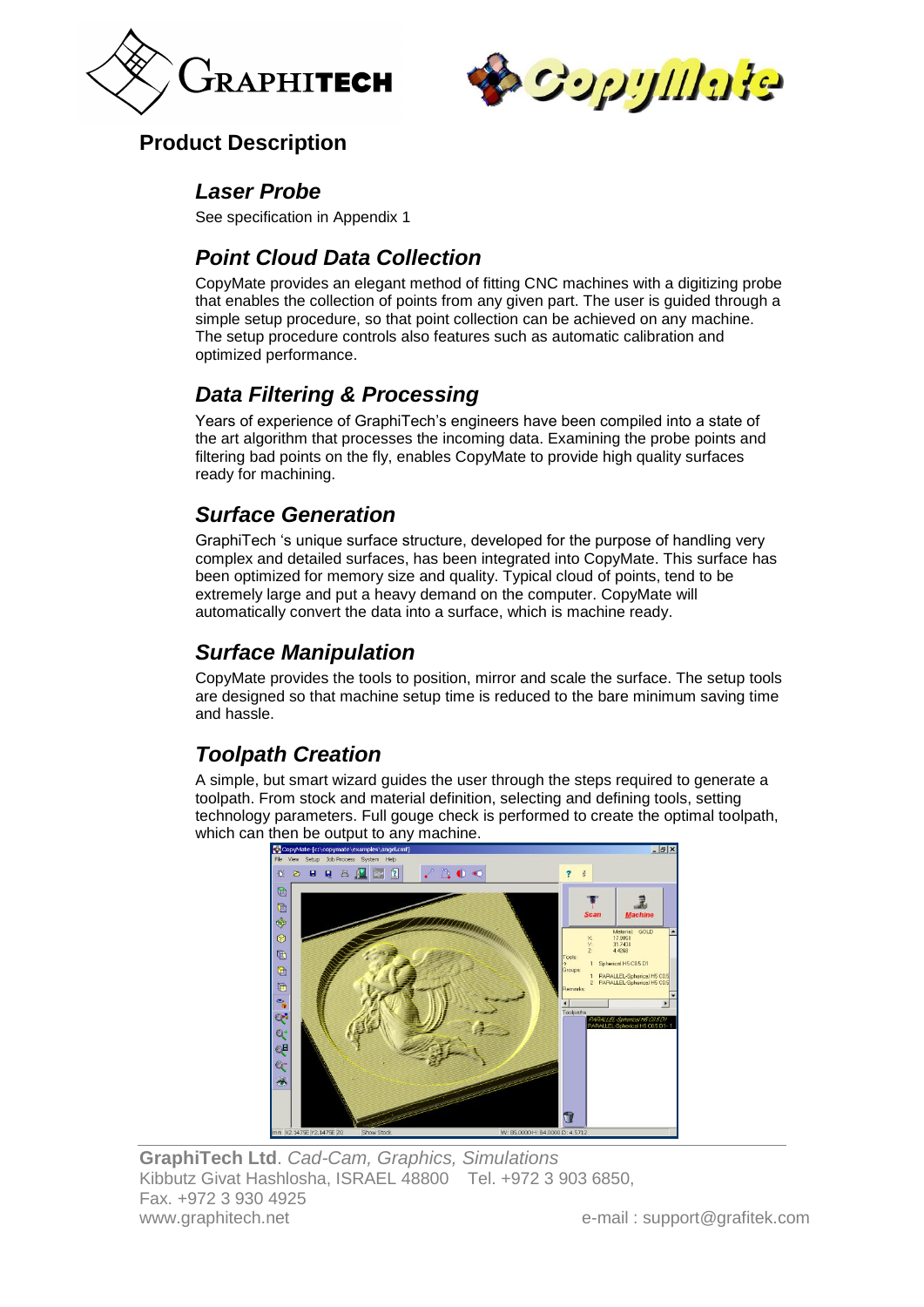



| <b>Feature</b>                | <b>Description</b>                                          |  |  |  |  |  |
|-------------------------------|-------------------------------------------------------------|--|--|--|--|--|
| <b>Constant Z scanning</b>    | Scanning of a part without surface tracking. This method    |  |  |  |  |  |
|                               | increased dramatically the speed of scanning.               |  |  |  |  |  |
| <b>Transformation</b>         | Position, Flip, Rotate, Mirror, Scale.                      |  |  |  |  |  |
| <b>Trim Plane</b>             | Limit the surface to a given height, removing all noise and |  |  |  |  |  |
|                               | irrelevant data bellow this plane.                          |  |  |  |  |  |
| <b>Hatch Wizard</b>           | Create finish and rough tool-paths to machine the scanned   |  |  |  |  |  |
| machining                     | part.                                                       |  |  |  |  |  |
| <b>Slice Scanning</b>         | Optimized scanning method, builds the model from slices.    |  |  |  |  |  |
|                               | The user may export the slices or the model surface.        |  |  |  |  |  |
| <b>Repair/Cut tool</b>        | Surface editing and retouch tools                           |  |  |  |  |  |
| <b>Slice viewer</b>           | Cross-section builder and viewer.                           |  |  |  |  |  |
| <b>Z</b> level machining      | Enhanced roughing and finishing milling strategies.         |  |  |  |  |  |
| <b>Script</b>                 | Milling automation tools                                    |  |  |  |  |  |
| <b>CDI</b> (Data interface)   | Output format for CAD/CAM                                   |  |  |  |  |  |
| <b>IGES</b> ( <i>output</i> ) |                                                             |  |  |  |  |  |
| <b>VDA</b> (output)           |                                                             |  |  |  |  |  |
| <b>Rhino</b> (output)         |                                                             |  |  |  |  |  |

#### **Appendix 1 –Laser Probe Performance Specifications**

| Lens assembly focal<br>length              | <b>16 mm</b>                 | $25 \text{ mm}$   | $50 \, \text{mm}$ | <b>50mm</b><br><b>Extende</b><br>d | 75<br>mm             | 100<br>mm            | <b>125 mm</b><br><b>Extende</b><br>d | 150<br>mm        |  |  |
|--------------------------------------------|------------------------------|-------------------|-------------------|------------------------------------|----------------------|----------------------|--------------------------------------|------------------|--|--|
| Z (vertical) axis<br><b>specifications</b> |                              |                   |                   |                                    |                      |                      |                                      |                  |  |  |
| Absolute accuracy (1)                      | $2 \mu m$                    | 3 <sub>µ</sub> m  | $6 \mu m$         | $6 \mu m$                          | 10 <sub>µ</sub> m    | 15 <sub>µ</sub> m    | $20 \mu m$                           | $25 \mu m$       |  |  |
| Repeatability $1\sigma$ (2)                | $0.1 \mu m$                  | $0.4 \mu m$       | 1 <sub>µ</sub> m  | $2 \mu m$                          | $2 \mu m$            | $4 \mu m$            | 8 <sub>µ</sub> m                     | $10 \mu m$       |  |  |
| <b>Maximum working</b><br>range            | 0.5 <sub>mm</sub>            | 1.8 <sub>mm</sub> | 8 <sub>mm</sub>   | 8 <sub>mm</sub>                    | 18 <sub>m</sub><br>m | 35 <sub>m</sub><br>m | 45 <sub>mm</sub>                     | 70 <sub>mm</sub> |  |  |
| Linearity over working<br>range            | 0.5%                         | 0.2%              | 0.2%              | 0.2%                               | 0.2%                 | 0.2%                 | 0.2%                                 | 0.2%             |  |  |
| Stand off (3)                              | 9 <sub>mm</sub>              | 15 <sub>mm</sub>  | 35 <sub>mm</sub>  | 80 <sub>mm</sub>                   | 60 <sub>m</sub><br>m | 70 <sub>m</sub><br>m | 240mm                                | <b>110mm</b>     |  |  |
| Angular measurement<br>range               | $0 - 85$ degrees             |                   |                   |                                    |                      |                      |                                      |                  |  |  |
| Data handling                              |                              |                   |                   |                                    |                      |                      |                                      |                  |  |  |
| Data rate                                  | Up to 1000 points per second |                   |                   |                                    |                      |                      |                                      |                  |  |  |
| <b>Maximum</b>                             | <b>No Limit</b>              |                   |                   |                                    |                      |                      |                                      |                  |  |  |
| readings/scan                              |                              |                   |                   |                                    |                      |                      |                                      |                  |  |  |
| <b>General</b>                             |                              |                   |                   |                                    |                      |                      |                                      |                  |  |  |
| <b>Working temperature</b><br>(4)          | 18 to $35^{\circ}$ C (6)     |                   |                   |                                    |                      |                      |                                      |                  |  |  |

- (1) As measured on diffused metallic step, average over 5mm scan in X direction. Measured over 50% of working range. Reflective fine-machined surfaces (N6) will yield approximately 2X less absolute accuracy.
- (2) Measured as above over repeat scans on similar objects without changing setup.
- (3) From tip of objective to center of working range.
- $(4)$  Unit is calibrated at 23 $\degree$ C. The probe has a calibration temperature dependence of 0.02%/C and a dependence of 0.15% from lowest to highest laser power.